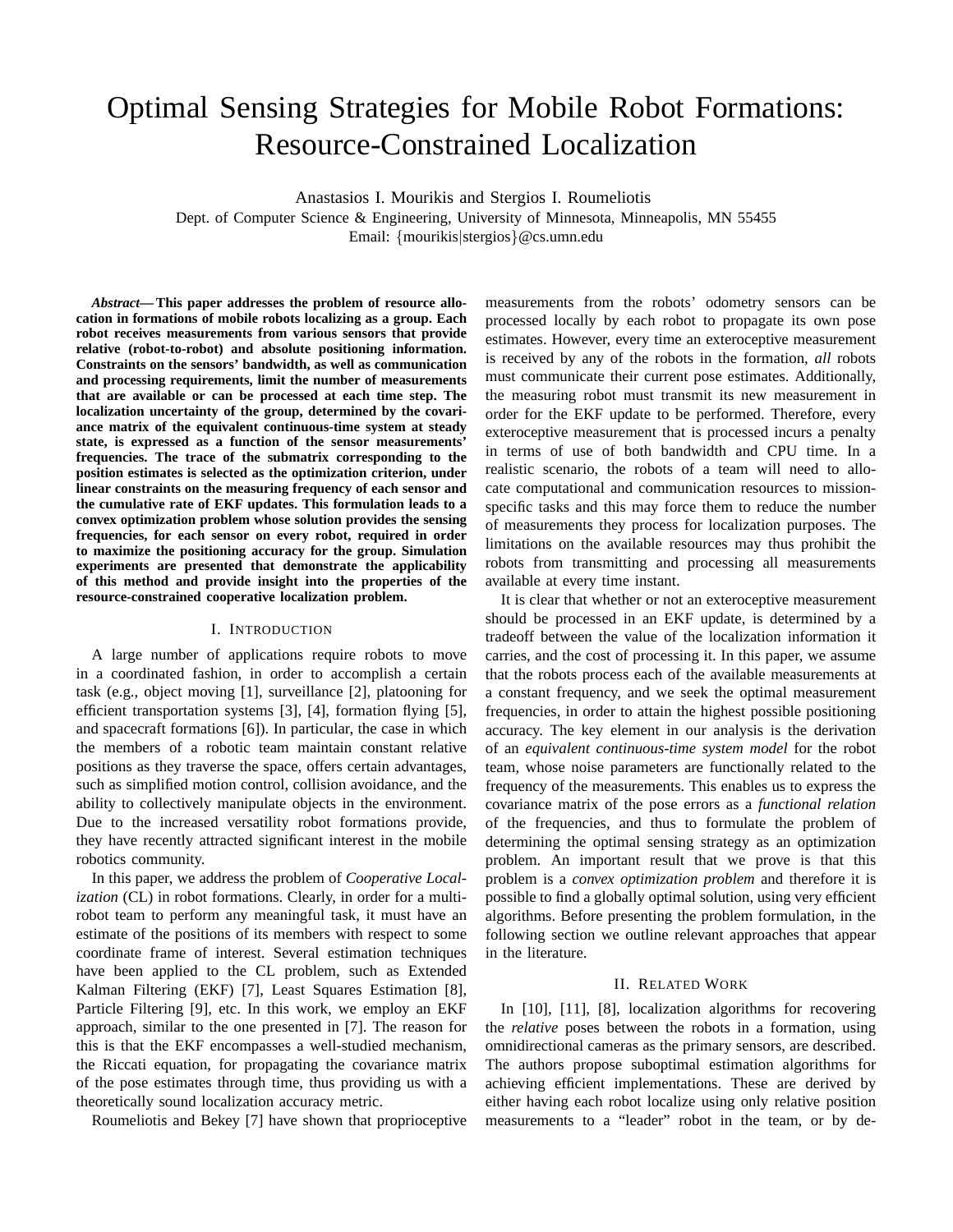coupling the problems of orientation and position estimation. Both algorithms are compared to a centralized least-squares estimation algorithm, that uses all the available measurements. In presenting these methods, the trade-offs that exist between localization accuracy and the overhead for communicating and processing relative position measurements are pointed out by the authors. However, no analysis is conducted to reveal the effect of varying the available resources, and no optimal sensing strategies are proposed.

The impact of the geometry of a *static* robot formation on the accuracy of pose estimation is studied in the work of Zhang et al. [12]. The authors consider formations of robots that receive absolute position measurements, as well as relative measurements (i.e., relative range, bearing, or orientation). In order for the formation to be localizable, a necessary condition on the number of measurements of each type is derived. A study of the structure of the measurement equations shows that the information matrix corresponding to the exteroceptive measurements is a function of the relative positions of the robots, and a gradient-based optimization technique is employed to determine local maxima of the trace of this matrix. However, due to the non-concavity of the objective function, the selected optimization method does not guarantee global optimality of the solution. Furthermore, these results cannot be extended to the practical case of *moving* robots.

In [13], a robot team comprised of one master and two slave robots is studied and a *portable landmarks-based* technique is adopted, i.e., at each time instant at least one robot remains stationary. The robots move along a straight-line path and record measurements of their relative positions at evenly spaced intermediate points. The authors propose a method for determining the optimal relative positions between the robots and identify three configurations that yield the maximum possible localization accuracy at the end of the path. We note, however, that neither of the aforementioned approaches addresses the effects of the number and type of measurements recorded by the robots on localization accuracy. Additionally, the constraints imposed by the available computational and communication resources are not taken into consideration.

Our work is more closely related to work in the Sensor Networks community, that aims at determining the optimal scheduling of measurements, in order to attain the best possible localization of a target. Representative examples of this line of research can be found in [14], [15], [16], while a similar analysis, in the context of designing observers for dynamical systems, is presented in [17]. The defining assumption in all these cases is that a *finite* number of measurements is available during a certain time interval. This problem amounts to determining the optimal measurement ordering (scheduling), so as to maximize the achieved localization accuracy. For this problem, tree-search algorithms (e.g., [16]), as well as optimization methods in the continuous domain (e.g., [17]), have been proposed. This approach to the problem of finding an optimal measurement strategy is in contrast to the one employed in our work, since we here assume that the *frequencies* of the measurements are the design variables, and we are interested in the *steady state* estimation accuracy.

A different formulation of the scheduling problem has been presented in [16], [18]. In this work, the timing of each measurement is modeled by a random variable with a known probability density function (pdf). An upper bound on the *expected steady state covariance* of the target's position estimate is then computed as a function of the pdf's parameters. By employing a numerical optimization routine it is possible to minimize this upper bound, and the resulting pdf is used as the optimal sensing strategy. Despite its mathematical elegance, this approach only aims at optimizing an upper bound. Since no means of determining the looseness of the bound are available, we cannot have any guarantee of optimality, or a measure of suboptimality, when this method is used.

Our work differs from the aforementioned approaches, in that we consider a team of robots that *move* while maintaining their formation, and localize in a global coordinate frame. The steady-state covariance matrix of the robots' localization is expressed as a function of the frequencies of all the exteroceptive measurements, and we seek to select the optimal frequencies, in order to attain the best possible positioning accuracy for the team. The constraints imposed by the available computing and communication resources are taken into account, and their effects on the accuracy of the attainable localization are examined.

### III. PROBLEM FORMULATION

We consider a team of  $N$  robots that move in formation, employing a suitable control strategy in order to maintain a constant heading and constant relative positions among them. The spatial configuration of the robots is assumed to be given, defined, for example, by the application at hand. All robots are equipped with proprioceptive sensors (such as wheel encoders) that measure their translational and rotational velocities at every time step. Additionally, some (or all) of the robots are equipped with exteroceptive sensors that enable them to measure: (i) relative distance between two robots, (ii) relative bearing between two robots, (iii) absolute position of a robot, and (iv) absolute orientation of a robot. The measurements received from all the sensors are processed using an Extended Kalman Filter (EKF), in order to estimate the pose of the robots with respect to a *global* frame of reference.

Clearly, due to cost, reliability, or other design considerations, it may not be desirable for all robots to be equipped with identical sensors. This potential heterogeneity of the team is incorporated naturally in our approach, under the restriction that *at least one* robot has access, at least intermittently, to absolute position information, such as that provided by a GPS or from observing previously mapped features. This constraint is imposed because our goal is to minimize the *steady-state* localization uncertainty of the robots in a global coordinate frame. It is well known [19], that when no absolute position information is available to a robot team, the system is unobservable, and at steady state, the uncertainty of the robots continuously increases. The assumption for the availability of absolute positioning information could be raised if we studied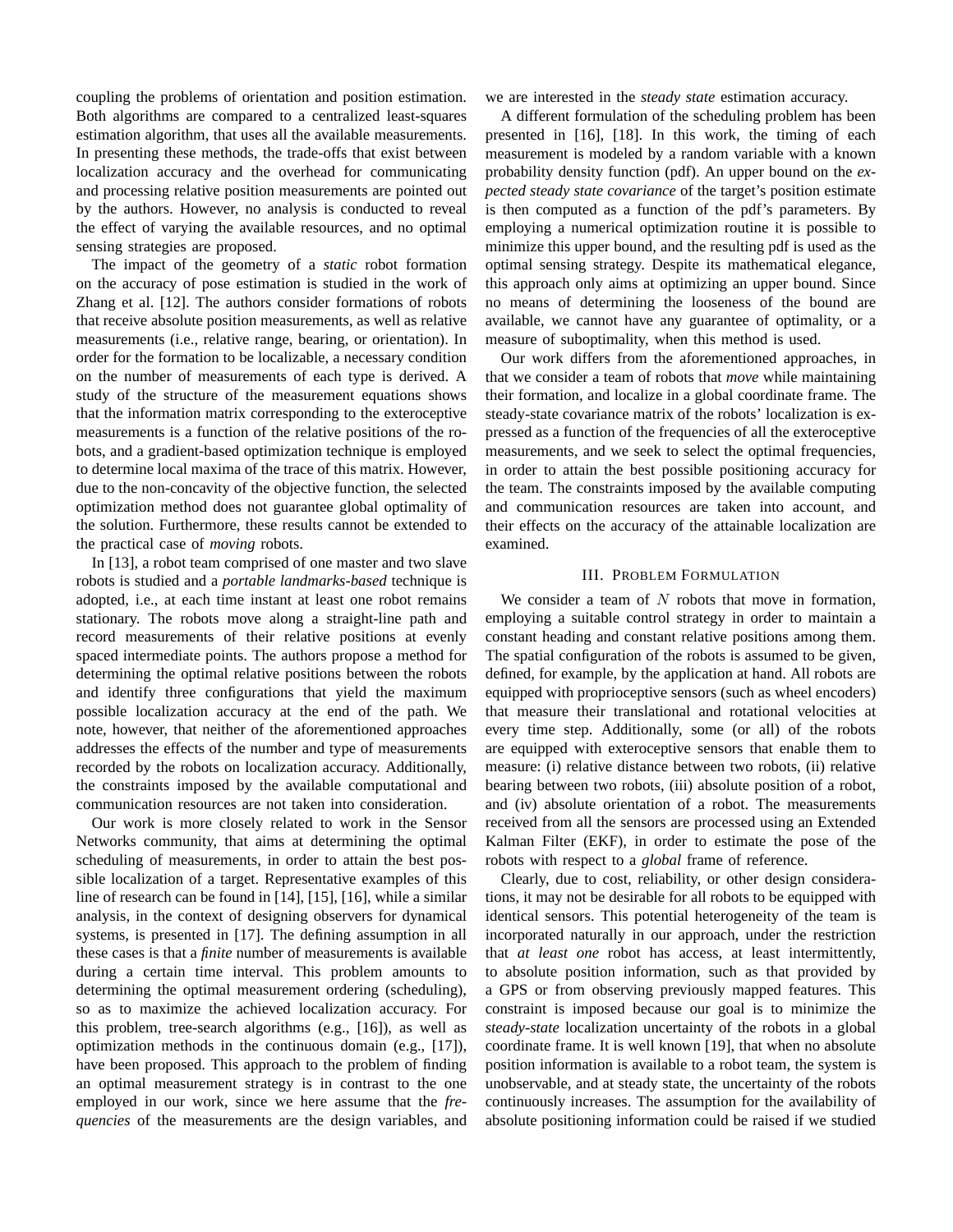a scenario in which only *relative* localization was sought. For that case, relative range and bearing measurements would (under certain conditions) be sufficient, in order to attain a bounded steady-state error covariance, and our approach would be applicable.

We now present the system and measurement models used for pose estimation.

#### *A. Propagation*

Consider N non-holonomic robots moving in 2D. The discrete-time kinematic equations for the  $i$ -th robot are:

$$
x_i(k+1) = x_i(k) + V_i(k)\delta t \cos(\phi_i(k)) \tag{1}
$$

$$
y_i(k+1) = y_i(k) + V_i(k)\delta t \sin(\phi_i(k)) \tag{2}
$$

$$
\phi_i(k+1) = \phi_i(k) + \omega_i(k)\delta t, \quad i = 1 \dots N \tag{3}
$$

where  $V_i(k)$  and  $\omega_i(k)$  denote the translational and rotational velocity of the *i*-th robot at time step k, respectively, and  $\delta t$  is the odometry sampling period. In the Kalman filter framework, the position estimates of robot  $i$  are propagated using the measurements of the robot's translational and rotational velocity,  $V_{m_i}(k)$  and  $\omega_{m_i}(k)$ , respectively. By linearizing Eqs. (1) - (3) the error propagation equation for the robot's pose is readily derived:

$$
\begin{bmatrix}\n\tilde{x}_{i_{k+1|k}} \\
\tilde{y}_{i_{k+1|k}} \\
\tilde{\phi}_{i_{k+1|k}}\n\end{bmatrix} = \begin{bmatrix}\n1 & 0 & -V_{m_i}(k)\delta t \sin(\hat{\phi}_i(k)) \\
0 & 1 & V_{m_i}(k)\delta t \cos(\hat{\phi}_i(k)) \\
0 & 0 & 1\n\end{bmatrix} \begin{bmatrix}\n\tilde{x}_{i_{k|k}} \\
\tilde{y}_{i_{k|k}} \\
\tilde{\phi}_{i_{k+1|k}}\n\end{bmatrix} + \begin{bmatrix}\n\delta t \cos(\hat{\phi}_i(k)) & 0 \\
\delta t \sin(\hat{\phi}_i(k)) & 0 \\
0 & \delta t\n\end{bmatrix} \begin{bmatrix}\nw_{V_i}(k) \\
w_{\omega_i}(k)\n\end{bmatrix}
$$
\n
$$
\Leftrightarrow \tilde{X}_{i_{k+1|k}} = \Phi_i(k)\tilde{X}_{i_{k|k}} + G_i(k)W_i(k) \tag{4}
$$

where  $w_{V_i}(k)$  and  $w_{\omega_i}(k)$  are white, zero-mean, Gaussian and uncorrelated noise sequences of variance  $\sigma_{V_i}^2$  and  $\sigma_{\omega_i}^2$  affecting the linear and rotational velocity measurements, respectively.

At this point, we note that since the robot team moves in a predefined formation, all robots are required to head towards the same direction, and with the same velocity, both of which are known constants. Assuming that a motion controller is used in order to minimize the deviations from the desired formation, and that the accuracy of the velocity measurements and orientation estimates is sufficiently high, we can replace the quantities  $V_{m_i}(k)$ ,  $\omega_{m_i}(k)$ , and  $\hat{\phi}_i(k)$  in the above expressions by their respective predefined values,  $V_o$ ,  $\omega_o$  and  $\phi_o$ , and thus employ the approximations  $\Phi_i(k) \simeq \Phi_o$  and  $G_i(k) \simeq G_o$ , where  $\Phi_o$  and  $G_o$  are the *constant* matrices:

$$
\Phi_o = \left[ \begin{array}{ccc} 1 & 0 & -V_o \delta t \sin(\phi_o) \\ 0 & 1 & V_o \delta t \cos(\phi_o) \\ 0 & 0 & 1 \end{array} \right], \ G_o = \left[ \begin{array}{ccc} \delta t \cos(\phi_o) & 0 \\ \delta t \sin(\phi_o) & 0 \\ 0 & \delta t \end{array} \right]
$$

With this approximation, the state error covariance propagation equation for the  $i$ -th robot can be written as

$$
P_{i_{k+1|k+1}} = \Phi_o P_{i_{k+1|k}} \Phi_o^T + G_o Q_i G_o^T
$$
 (5)

where  $Q_i = \text{diag}(\sigma_{V_i}^2, \sigma_{\omega_i}^2)$ .

The state vector for the entire robot team is defined as the  $3N \times 1$  vector comprising of the poses  $X_i$  of all the robots. Therefore, the covariance propagation equation for the robot formation is

$$
\mathbf{P}_{k+1|k} = \mathbf{\Phi} \mathbf{P}_{k|k} \mathbf{\Phi}^T + \mathbf{Q} \tag{6}
$$

where  $P_{\ell|k}$  =  $Diag(P_{i_{\ell|k}})$ ,  $\Phi$  =  $Diag(\Phi_o)$ , and  $Q$  =  $\textbf{Diag}(G_oQ_iG_o^T)$  are  $3N \times 3N$  block diagonal matrices.

## *B. Update*

The robots of the team employ the measurements recorded by their exteroceptive sensors, in order to perform pose updates in the EKF. Our method is applicable to any exteroceptive measurement model, but for simplicity, we here consider the following four types of exteroceptive measurements:

*1) Relative range measurements:* If robot i is equipped with a sensor capable of measuring the distance of other robots with respect to itself, such as a laser scanner, then the distance measurement between robots  $i$  and  $j$  is

$$
z_{\rho_{ij}}(k) = \sqrt{\Delta x_{ij}(k)^2 + \Delta y_{ij}(k)^2} + n_{\rho_{ij}}(k)
$$

where  $\Delta x_{ij} = x_j - x_i$ ,  $\Delta y_{ij} = y_j - y_i$ , and  $n_{\rho_{ij}}$  is a white, zero-mean, Gaussian noise process, whose standard deviation,  $\sigma_{\rho_i}$ , is determined by the characteristics of the sensor. By linearizing, the measurement error equation is derived: $<sup>1</sup>$ </sup>

$$
\widetilde{z}_{\rho_{ij}}(k) = H_{\rho_{ij}}(k)X(k) + n_{\rho_{ij}}(k)
$$
  
=  $\begin{bmatrix} 0 & \dots & H_{\rho_i} & \dots & H_{\rho_j} & \dots & 0 \end{bmatrix} \widetilde{X} + n_{\rho_{ij}}$ 

where  $H_{\rho_{ij}}(k)$  is a  $1 \times 3N$  matrix, whose *i*-th and *j*-th block elements are, respectively:

$$
H_{\rho_j}(k) = -H_{\rho_i}(k) = \left[ \begin{array}{cc} \frac{\widehat{\Delta x}_{ij}(k)}{\widehat{\rho}_{ij}(k)} & \frac{\widehat{\Delta y}_{ij}(k)}{\widehat{\rho}_{ij}(k)} & 0 \end{array} \right]
$$

In the preceding expression,  $\Delta x_{ij}(k)$ ,  $\Delta y_{ij}(k)$  and  $\hat{\rho}_{ij}(k)$ represent the estimated differences in the  $x$  and  $y$  coordinates, and the estimated distance between robots  $i$  and  $j$ , respectively. Clearly, the matrix  $H_{\rho_{ij}}(k)$  is time-varying, due to its dependence on the position estimates for the robots. However, by replacing the estimates with the values corresponding to the desired formation of the robots (denoted with the subscript  $o$ ), we can make the following approximations:

$$
H_{\rho_i}(k) \simeq \begin{bmatrix} \frac{-\Delta x_{ij_o}}{\rho_{ij_o}} & \frac{-\Delta y_{ij_o}}{\rho_{ij_o}} & 0 \end{bmatrix} = H_{\rho_{i_o}}
$$
  

$$
H_{\rho_j}(k) \simeq \begin{bmatrix} \frac{\Delta x_{ij_o}}{\rho_{ij_o}} & \frac{\Delta y_{ij_o}}{\rho_{ij_o}} & 0 \end{bmatrix} = H_{\rho_{j_o}}
$$

Using these relations, an approximate *constant* value for the measurement matrix,  $H_{\rho_{ij}} \simeq H_{\rho_{ij_o}}$  can be derived.

For practical reasons, it may not be possible for all robots to measure relative distances to all other robots in the team. For example, some robots may not be equipped with range sensors, or certain measurements may be impossible due to occlusions in the formation. In order to describe the set of all possible measurements we define the set

 $\mathcal{H}_{\rho} = \{H_{\rho_{ij}}\}$  robot *i* can measure range to robot *j*}

<sup>1</sup>To make the notation less cumbersome, in the following derivations the time step indices are omitted wherever this does not cause confusion.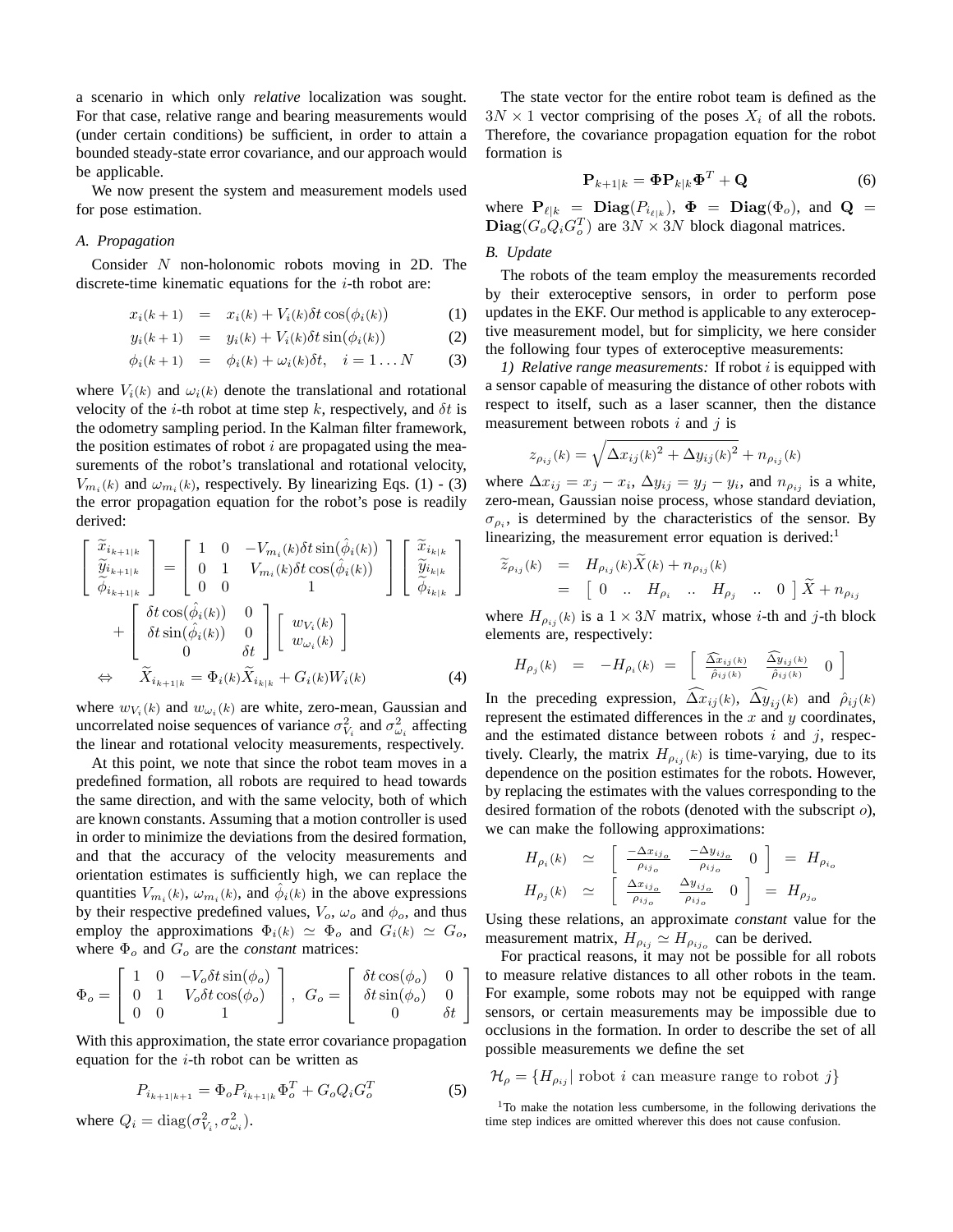*2) Relative bearing measurements:* Assuming robot i measures the relative bearing of robot  $j$ , the corresponding measurement equation is:

$$
z_{\theta_{ij}}(k) = \text{Atan } 2(\Delta y_{ij}(k), \Delta x_{ij}(k)) - \phi_i(k) + n_{\theta_{ij}}(k)
$$

where  $n_{\theta_{ij}}(k)$  is a white, zero-mean, Gaussian noise process, with standard deviation  $\sigma_{\theta_i}$ . Linearization yields the following measurement error equation:

$$
\widetilde{z}_{\theta_{ij}}(k) = H_{\theta_{ij}}(k)X(k) + n_{\theta_{ij}}(k)
$$
\n
$$
\simeq H_{\theta_{ij_o}}\widetilde{X}(k) + n_{\theta_{ij}}(k)
$$
\n
$$
= \begin{bmatrix} 0 & \dots & H_{\theta_{i_o}} & \dots & H_{\theta_{j_o}} & \dots & 0 \end{bmatrix} \widetilde{X} + n_{\theta_{ij}}
$$

where we have once again approximated the time-varying position estimates with their constant, desired values. Note that  $H_{\theta_{ij_o}}$  is a  $1 \times 3N$  matrix, whose *i*-th and *j*-th block elements are, respectively:

$$
H_{\theta_{i_o}} = \begin{bmatrix} \frac{\widehat{\Delta y}_{ij_o}}{\widehat{\rho}_{ij_o}^2} & \frac{-\widehat{\Delta x}_{ij_o}}{\widehat{\rho}_{ij_o}^2} & -1 \end{bmatrix}
$$
  
\n
$$
H_{\theta_{j_o}} = \begin{bmatrix} \frac{-\widehat{\Delta y}_{ij_o}}{\widehat{\rho}_{ij_o}^2} & \frac{\widehat{\Delta x}_{ij_o}}{\widehat{\rho}_{ij_o}^2} & 0 \end{bmatrix}
$$

Similarly to the case of relative range measurements, we describe all possible bearing measurements with the set

 $\mathcal{H}_{\theta} = \{H_{\theta_{ij}}\}\$ robot i can measure bearing of robot j}

*3) Absolute orientation measurements:* Because in the EKF framework, the pose propagation equations are linearized around the current orientation estimates for each robot (cf. Eq. (4)), it is necessary to guarantee sufficiently small orientation errors for all robots. If the errors in the robots' orientation are allowed to grow unbounded, the linearization will unavoidably fail, and the EKF estimates will diverge. Therefore, it is reasonable to equip robots with absolute orientation sensors, such as, for example a compass. The measurement equation for the  $i$ -th robot is

$$
z_{\phi_i}(k) = \phi_i(k) + n_{\phi_i}(k)
$$

where  $n_{\phi_i}$  is a white, zero-mean, Gaussian noise process, with standard deviation  $\sigma_{\phi_i}$ . The measurement error equation is:

$$
\widetilde{z}_{\phi_i}(k) = H_{\phi_i} X(k) + n_{\phi_i}(k) \n= \begin{bmatrix}\n0 & \cdots & \underbrace{[0 \quad 0 \quad 1]}_{i\text{th block}} & \cdots & 0 \\
\end{bmatrix} \widetilde{X}(k) + n_{\phi_i}(k)
$$

All possible absolute orientation measurements are described by the set

 $\mathcal{H}_{\phi} = \{\phi_i | \text{ robot } i \text{ can measure abs. orientation}\}\$ 

*4) Absolute position measurements:* In this work, the robots localize with respect to a global coordinate frame. Therefore, in order for the position errors to remain bounded for all times, it is necessary that at least one of the robots has access to absolute position measurements. The measurement equation for the  $i$ -th robot is

$$
z_{p_i}(k) = \left[ x_i(k) \quad y_i(k) \right]^T + n_{p_i}(k)
$$

where  $n_{p_i}(k)$  is a  $2 \times 1$  white, zero-mean, Gaussian noise process, with covariance matrix  $R_{p_i}$ . The measurement error equation for this type of measurement is

$$
\widetilde{z}_{p_i}(k) = H_{p_i} X(k) + n_{p_i}(k)
$$
\n
$$
= \begin{bmatrix}\n\mathbf{0}_{2 \times 3} & \cdots & \underbrace{[I_{2 \times 2} \quad \mathbf{0}_{2 \times 1}]}_{i \text{th block}} & \cdots & \mathbf{0}_{2 \times 3} \\
\end{bmatrix} \widetilde{X} + n_{p_i}
$$

where  $H_{p_i}$  is a  $2 \times 3N$  matrix,  $I_{2 \times 2}$  denotes the  $2 \times 2$  identity matrix, and  $\mathbf{0}_{m \times n}$  is a  $m \times n$  matrix of zeros.

In order to describe all possible absolute position measurements we define the set

 $\mathcal{H}_p = \{H_{p_i} | \text{ robot } i \text{ can measure abs. position}\}\$ 

## *C. The Riccati recursion*

All exteroceptive measurements recorded by the robots at each time instant are processed by the EKF, in order to update the robots' pose estimates. The covariance update equation of the EKF is

$$
\mathbf{P}_{k+1|k+1} = \mathbf{P}_{k+1|k} - \mathbf{P}_{k+1|k} \mathbf{H}_k^T \mathbf{S}_k^{-1} \mathbf{H}_k \mathbf{P}_{k+1|k} \tag{7}
$$

where  $S_k = H_k P_{k+1|k} H_k^T + R_k$ . In these equations,  $H_k$  is the measurement matrix for the system at time step k, and  $\mathbf{R}_k$ is the corresponding measurement-noise covariance matrix.

It is clear that since at each time instant a different set of measurements is recorded,  $H_k$  and  $R_k$  will not remain constant, and will possibly vary even in size at each time step. Specifically, if at time step k a total of  $m_k$  measurements are performed,  $H_k$  will comprise of  $m_k$  block rows belonging in the set  $\mathcal{H} = \mathcal{H}_{\rho} \bigcup \mathcal{H}_{\theta} \bigcup \mathcal{H}_{\phi} \bigcup \mathcal{H}_{p}$ , and  $\mathbf{R}_{k}$  will be a diagonal matrix whose elements can be defined accordingly.

Combining Eqs. (6) and (7) yields the Riccati recursion

$$
\mathbf{P}_{k+2|k+1} = \!\boldsymbol{\Phi}\left(\mathbf{P}_{k+1|k} - \mathbf{P}_{k+1|k} \mathbf{H}_{k}^T \mathbf{S}_{k}^{-1} \mathbf{H}_{k} \mathbf{P}_{k+1|k}\right) \boldsymbol{\Phi}^T + \mathbf{Q}
$$

that describes the discrete-time evolution of the covariance of the pose estimates for the robot team. If the system is observable, then after undergoing an initial, transient phase, the covariance matrix will enter a steady state, where its elements will fluctuate around some mean value (cf. Fig. 1). Had we been able to provide a description of this mean value as a function of the measurement frequencies, then we would have a means of directly relating the localization performance of the system to these frequencies. However, there exist no analytical tools for describing the mean value of a Riccati recursion with time-varying coefficients. To solve this problem, we propose a transition from the discrete-time system model to a continuous-time one, as described in the following section.

## IV. THE RICCATI DIFFERENTIAL EQUATION

In [20], it is shown that given a discrete-time system model, an *equivalent* continuous-time system model can be derived. Equivalence is established based on the requirement that the state estimates' accuracy in both systems is the same. In particular, it is shown that if state observations whose covariance is  $R_d$  are performed at frequency f in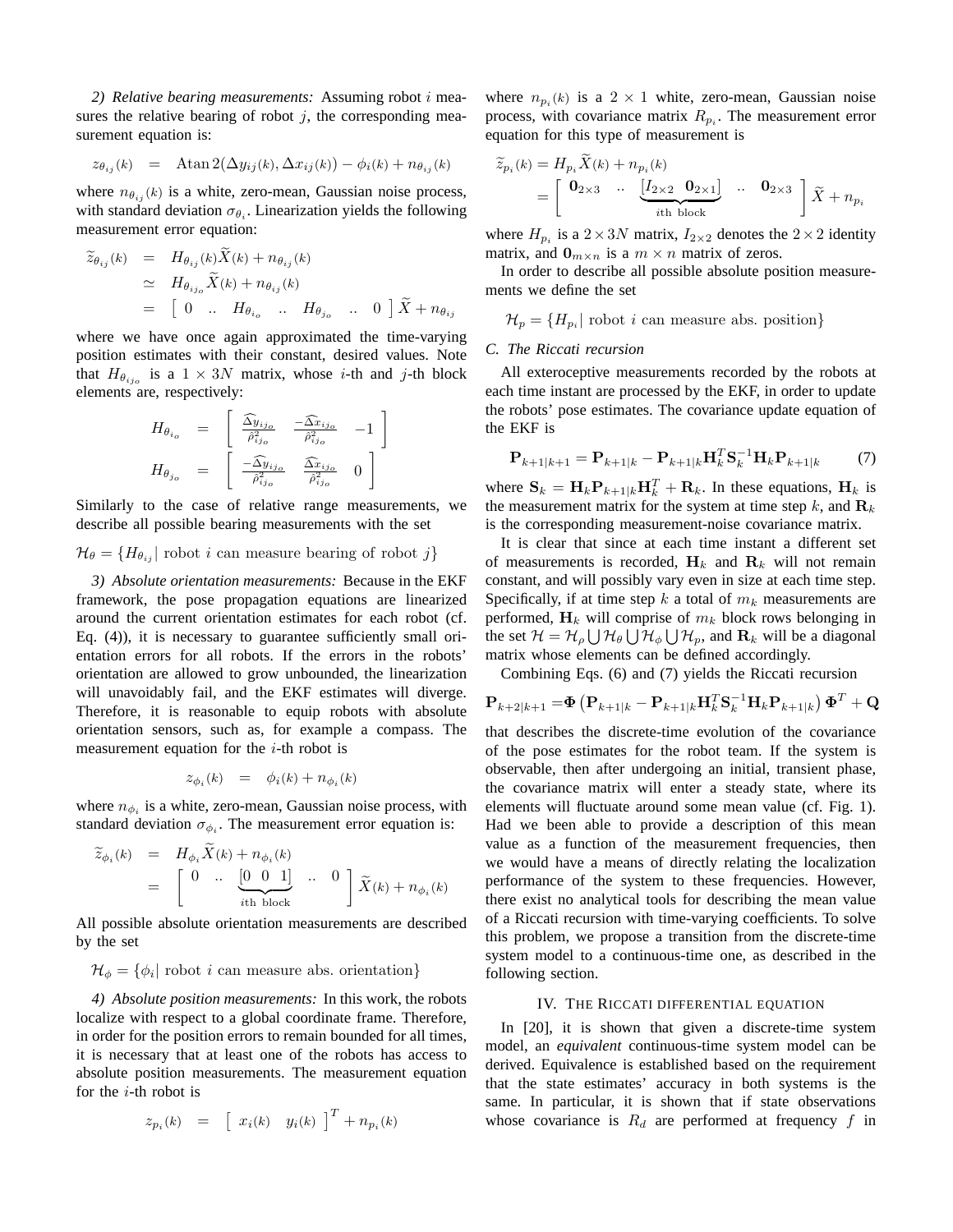the discrete-time description, then the equivalent continuoustime measurements' covariance function is  $E\{n_c(t)n_c(\tau)\}$  =  $R_c\delta(t-\tau)$ , where  $n_c(\cdot)$  is the white Gaussian noise process,  $\delta(\cdot)$  denotes the Dirac delta function, and  $R_c = f^{-1}R_d$ . The intuition behind the scaling of the covariance matrix is that it ensures a constant information influx to the continuous-time system, for any value of the sampling frequency. By a similar argument, we can derive the appropriate value of the systemnoise covariance matrix.

We now employ the idea of deriving an equivalent continuous-time system, in order to formulate a *Linear Time Invariant* (LTI) system model for the robot team. Specifically, since each of the measurements in the set  $H$  occurs at a constant frequency (generally different for each measurement), we can formulate a continuous-time system model, where *all* the measurements occur continuously, and the covariance of each measurement is scaled by the inverse of its frequency. In the continuous time system model, the measurement matrix H<sup>c</sup> will be a *constant* matrix comprising of all the block rows in the set  $H$ . The covariance matrix of the measurements,  $\mathbf{R}_c$ , will be a diagonal matrix, with elements the weighted covariances of the discrete-time measurements. For example, if robot  $i$  receives absolute orientation measurements at a rate of  $f_{\phi_i}$ , then the continuous-time covariance corresponding to this measurement is

$$
R_{\phi_{i_c}}=\sigma_{\phi_{i_c}}^2=\frac{\sigma_{\phi_i}^2}{f_{\phi_i}}=\frac{1}{f_{\phi_i}}R_{\phi_i}
$$

We can now use the Riccati differential equation in order to describe the time evolution of the covariance of the robots' pose estimates. We note that the state transition matrix for the system in continuous time is equal to  $\mathbf{F}_c = \mathbf{Diag}(F_o)$ , while the matrix describing the influx of uncertainty in the continuous time system is equal to  $\mathbf{Q}_c = \mathbf{Diag}(G_{o_c} Q_{i_c} G_{o_c}^T)$ , with

$$
F_o = \begin{bmatrix} 0 & 0 & -V_o \sin(\phi_o) \\ 0 & 0 & V_o \cos(\phi_o) \\ 0 & 0 & 0 \end{bmatrix}, \quad G_{o_c} = \begin{bmatrix} \cos(\phi_o) & 0 \\ \sin(\phi_o) & 0 \\ 0 & 1 \end{bmatrix}
$$

and  $Q_{i_c} = f_{o_i} \text{diag}(\sigma_{V_i}^2, \sigma_{\omega_i}^2)$ . In this last expression,  $f_{o_i}$ denotes the rate at which robot  $i$  samples its proprioceptive sensors. Using the previous relations, the Riccati differential equation is written as

$$
\dot{\mathbf{P}}(t) = \mathbf{F}_c \mathbf{P}(t) + \mathbf{P}(t) \mathbf{F}_c^T + \mathbf{Q}_c - \mathbf{P}(t) \mathbf{C} \mathbf{P}(t) \qquad (8)
$$

where we have defined  $\mathbf{C} = \mathbf{H}_c^T \mathbf{R}_c^{-1} \mathbf{H}_c$ . It is important to point out that in  $\mathbf{R}_c^{-1}$ , the frequencies of all measurements appear in the numerator of fractions on the diagonal. Therefore the elements of C are *linear combinations* of the measurement frequencies. The importance of this observation will become apparent shortly.

We note that the Riccati differential equation in Eq. (8) is a *constant coefficient* differential equation, and its steady state solution can be found in closed form [21]. Specifically, we define the Hamiltonian matrix

$$
\mathbf{M}_H = \left[ \begin{array}{cc} \mathbf{F}_c^T & -\mathbf{C} \\ -\mathbf{Q}_c & -\mathbf{F}_c \end{array} \right] \tag{9}
$$



Fig. 1. True covariance vs. theoretical values. The diagonal elements of the covariance matrix corresponding to the position of the 3 robots are plotted.

and denote its eigendecomposition as  $M_H = U \Lambda U^{-1}$ . With this definition, the steady state solution of Eq. (8) is equal to

$$
\mathbf{P}_{ss} = \mathbf{U}_{21} \mathbf{U}_{11}^{-1} \tag{10}
$$

where  $U_{21}$  and  $U_{11}$  are  $3N \times 3N$  matrices, defined by the partitioning  $\mathbf{U} = [\mathbf{U}_{ij}], i, j = 1, 2.$ 

The preceding analysis shows that it is indeed possible to express the steady-state covariance of the pose estimates for the robots of the formation as a function of the measurement frequencies. To be more precise, the covariance matrix computed in Eq. (10) is the steady-state covariance of the equivalent continuous-time system, whose parameters depend on the measurement frequencies. In Fig. 1, we present the time evolution of the diagonal elements of the covariance matrix for the *actual* discrete-time system (solid lines) and compare them to the theoretically computed values (dashed lines) from Eq. (10). For these simulations, a team of 3 robots, that have access to all four types of exteroceptive measurements, discussed in Section III-B, was considered. The relative positions, as well as the measurement frequencies for all robots were selected randomly.

It becomes clear that, at steady state, the actual values of the covariance fluctuate around the theoretically predicted values. Thus, we can employ the continuous-time analysis in order to study the properties of the localization accuracy in the formation.

# V. MEASUREMENT FREQUENCY OPTIMIZATION

In this section, we formulate the problem of determining the optimal measurement frequencies as a convex optimization problem. Our goal is to find the optimal frequencies for all available measurements, i.e., those frequencies that will attain the best possible localization results, under given constraints. Clearly, in order to improve the localization accuracy of the formation, the steady state covariance matrix should be minimized. However,  $P_{ss}$  is a  $3N \times 3N$  matrix, and several criteria of optimality can be defined based on it (e.g.,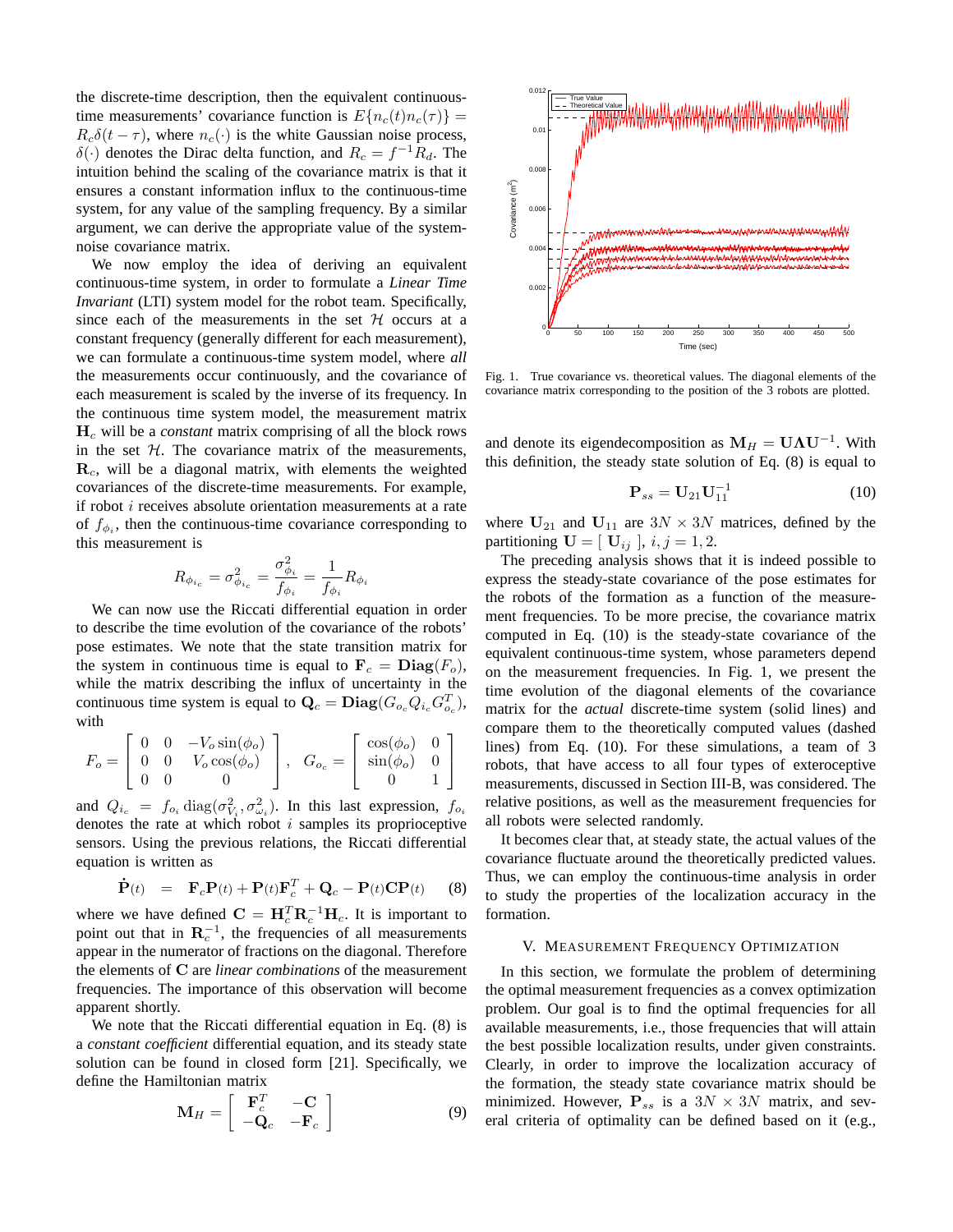determinant, maximum eigenvalue, trace). A difficulty that arises is that while the elements of  $P_{ss}$  that correspond to the position estimates of the robots have units of  $m^2$ , the elements that correspond to orientation have units of  $rad^2$ . Clearly, we cannot treat these two types of elements equally. One approach would be to introduce a weight matrix W, and try to minimize a function of the weighted matrix  $\mathbf{WP}_{ss}\mathbf{W}^T$ . However, any selection of W would be *ad-hoc* and thus difficult to motivate. We have therefore chosen to focus only on the diagonal elements of  $P_{ss}$  that correspond to the position estimates of the robots, while making sure that the orientation uncertainty of each robot does not exceed a threshold  $\epsilon_{\phi}$  (this is necessary, in order to guarantee small linearization errors). We thus formulate the following optimization problem:

minimize 
$$
\sum_{i=1 \atop i \neq 3n, n \in \mathbb{N}}^{3N} \mathbf{P}_{ss}(i, i) + c(\mathbf{P}_{ss})
$$
  
subject to 
$$
0 \le f_j \le f_{j_{\text{max}}}, \text{for } j = 1...M \quad (11)
$$

$$
\sum_{j=1}^{M} f_j < f_{\text{total}}
$$

where  $f_j$  are the frequencies of the M available exteroceptive measurements, and  $c(\mathbf{P}_{ss})$  is a penalty term that is negligible whenever the orientation uncertainty of all robots is smaller than  $\epsilon_{\phi}$ , but becomes dominant when the threshold is exceeded. In our implementation, we have selected the function

$$
c(\mathbf{P}_{ss}) = \sum_{i=1}^{N} \left( \frac{\mathbf{P}_{ss}(3i,3i)}{\epsilon_{\phi}} \right)^{100}
$$
 (12)

The linear constraints on the measurement frequencies express the facts that: (i) each sensor has a maximum sampling rate, that cannot be exceeded, and (ii) the total frequency of the measurements cannot exceed a threshold,  $f_{total}$ , which is determined by the available resources. We note that more general constraints can be incorporated in this formulation. For example, different types of measurements may have different costs associated with them, and this can be easily taken into consideration, by introducing weights for each of their frequencies.

In [22], it is shown that the steady-state solution of the Riccati equation in Eq. (8) is a *convex* function of the matrix C. Because the elements of C are linear functions of the measurement frequencies, we conclude that  $P_{ss}$  is a *convex function of the measurement frequencies*. As a result, the optimization problem (11) is a convex one (the objective is the sum of convex functions, and the constraints are linear). This is a very important property, because it implies that the problem does not have local minima, and we can employ standard, and very efficient, optimization algorithms for its solution. Convexity guarantees that a global optimum of the objective function will be found [23].

#### VI. OPTIMIZATION RESULTS

This section presents simulation results that demonstrate the application of our method and provide insight into the properties of this problem. For the results shown here, a team of 4 robots, that move at  $V<sub>o</sub> = 0.5$ m/sec in a diamond-shaped formation comprising of two adjacent equilateral triangles of side 1m, is considered (cf. Fig 2(a)). The robots are equipped with sensors of equal accuracy. Specifically, the standard deviation of the noise in the linear velocity measurements is equal to  $\sigma_V = 0.05V_o$ , while for the rotational velocity it is  $\sigma_{\omega} = 5 \cdot 10^{-3}$  rad/sec. These values are consistent with the accuracy of the wheel encoders of Pioneer 1 robots, that we have determined experimentally. The standard deviation of the absolute position measurements is equal to  $\sigma_{GPS} = .25$ m along each axis, the standard deviation of the absolute orientation measurements is  $\sigma_{\phi} = 2^{\circ}$ , while for the relative measurements between the robots we have selected  $\sigma_{\rho}$  = 0.05m, and  $\sigma_{\theta}$  = 3°. The maximum frequency for each measuring sensor is set to  $f_{j_{\text{max}}}$ =1Hz,  $j = 1...4$ . The threshold on the orientation variance for the robots,  $\epsilon_{\phi}$ , was selected to guarantee an orientation error standard deviation smaller than  $3^\circ$ .

In the first set of experiments, we assume that all robots can receive all types of measurements. The results of the optimization procedure, when the frequency at which measurements can be processed for the entire team is  $f_{\text{total}}=2\text{Hz}$ , are shown in Table I. In the relative measurements' part of the table, the j-th entry in the row corresponding to robot  $i(R_i)$ , describes the frequency of the measurement performed by robot  $i$ , observing robot  $j$ . We note that approximately 65% of the measurements processed are absolute position measurements. It is interesting that at the optimal solution, *no absolute orientation* measurements are recorded. This implies that the correlations that exist between the position and orientation estimates of the robots suffice in order to provide sufficiently accurate orientation estimates (i.e., variance smaller than  $\epsilon_{\phi}$ ) for all robots. However, it should be made clear that this is not a general result. For example, if we double the standard deviation  $\sigma_{\omega}$  of the rotational velocity noise, the results of the optimization under the same conditions are shown in Table II. We note that in this case, absolute orientation measurements *are* processed by the robots.

In order to show the applicability of our approach to a heterogeneous robot team, we consider the case in which only one robot is equipped with a GPS receiver  $(R_1)$ . This is a realistic scenario, as cost considerations may render it impractical to equip all robots with such a device. In Table III, we show the optimization results obtained for this scenario. We notice that in this case the GPS receiver is fully utilized  $(f<sub>GPS1</sub>=1Hz)$ , since the positioning information it provides is more important than this provided by the rest of the available measurements. It is also worth noting that in this case, as in all previous ones, none of the range measurements' frequency is zero.

In Fig. 2(b), the optimal value of the cost function is plotted as a function of the total frequency of measurements  $(f_{total}=2..32Hz)$  for all robots in the team. We clearly observe a law of diminishing return: there is a sharp improvement in performance by increasing the total number of measurements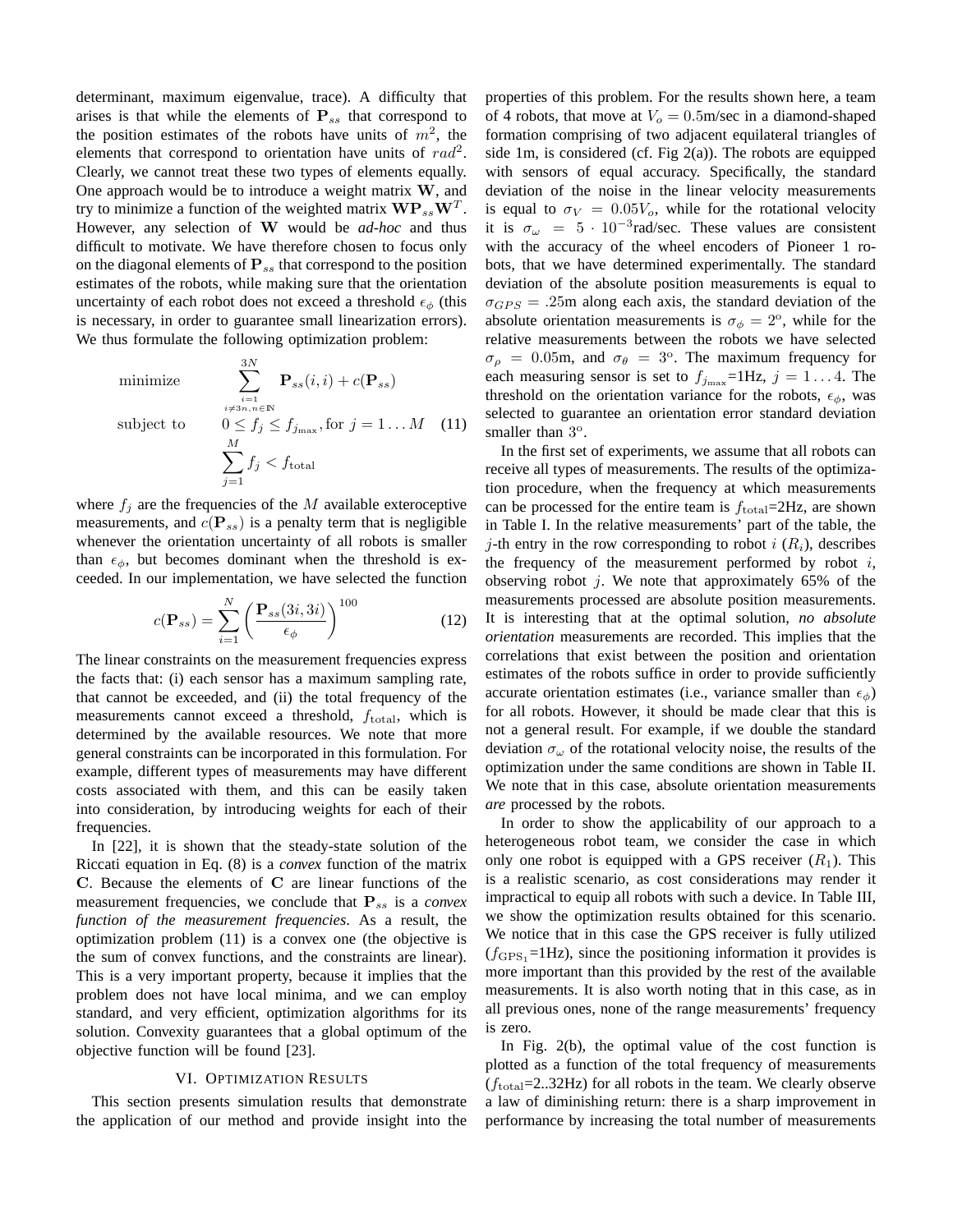

Fig. 2. (a) Robot formation and motion direction. (b) Cost function vs. Total frequency of measurements. (c) Frequency of each measurement type vs. formation size.

per time step performed by the robots, when this number is small, but the gain is lower as the number of measurements increases further. Since the necessary communication and computational resources increase linearly with the number of measurements performed by the robots, it becomes clear that unless resources are abundant, it is not beneficial for the robots to process a very large number of measurements.

In order to study the importance of processing each of the available types of measurements with varying formation size, in Fig. 2(c) we plot the total frequency of measurements assigned to each of the four possible measurement types, as a function of the length of the closest distance between any two robots in the formation. We observe that as the robots get farther from each other, the positioning information value of the relative bearing measurements diminishes, and these measurements' frequencies are equal to zero at the optimal solutions for large formation sizes. To replace the orientation information that is lost when no bearing measurements are processed, we note that the frequency of the orientation measurements increases.

As a closing remark, we note that the parameters affecting the selection of optimal measurement frequencies include the number of robots, the size and configuration of the formation in space, the robots' velocity, the accuracy of all available sensors, the type and number of available measurements and the maximum frequency of each sensor. Therefore, it is not possible, in the limited space of this paper, to demonstrate the effects of all the aforementioned parameters. The presented results are only representative.

### VII. CONCLUSIONS

In this paper we present a new approach to the resourceconstrained localization problem for formations of mobile robots. We consider heterogeneous groups of robots equipped with sensors that can provide relative and absolute positioning information at device-specific maximum frequencies. Updating the robots' position estimates requires certain measurements to be processed by an Extended Kalman Filter (EKF)

|                | $R_1$                             | $R_2$    | $R_3$                       | R4       |  |  |  |
|----------------|-----------------------------------|----------|-----------------------------|----------|--|--|--|
|                | Absolute position measurements    |          |                             |          |  |  |  |
|                |                                   |          | 0.3273 0.3269 0.0247 0.6728 |          |  |  |  |
|                | Absolute orientation measurements |          |                             |          |  |  |  |
|                | 0                                 |          |                             |          |  |  |  |
|                | Relative range measurements       |          |                             |          |  |  |  |
| $R_1$          | $\times$                          | 0.0128   | 0.0223                      | 0.0109   |  |  |  |
| $R_2$          | 0.0132                            | $\times$ | 0.0390                      | 0.0501   |  |  |  |
| $R_3$          | 0.0318                            | 0.0148   | $\times$                    | 0.0240   |  |  |  |
| $R_4$          | 0.0481                            | 0.0093   | 0.0175                      | $\times$ |  |  |  |
|                | Relative bearing measurements     |          |                             |          |  |  |  |
| $R_1$          | $\times$                          | 0.0159   | 0                           | 0.0803   |  |  |  |
| R <sub>2</sub> | 0.0159                            | $\times$ | $\overline{0}$              | 0.0809   |  |  |  |
| $R_3$          | 0.0808                            | 0.0805   | $\times$                    | $\theta$ |  |  |  |
| $R_4$          | $\theta$                          | $\theta$ | $\theta$                    | $\times$ |  |  |  |
|                |                                   |          |                             |          |  |  |  |

TABLE I

OPTIMAL MEASUREMENT FREQUENCIES  $(\sigma_{\omega})$ .

|                  | $R_1$                             | $R_2$    | $R_3$             | $R_{4}$  |  |  |  |
|------------------|-----------------------------------|----------|-------------------|----------|--|--|--|
|                  | Absolute position measurements    |          |                   |          |  |  |  |
|                  | 0.2644                            | 0.2629   | 0                 | 0.5800   |  |  |  |
|                  | Absolute orientation measurements |          |                   |          |  |  |  |
|                  | 0.0656                            |          | $0.0646$ $0.0323$ | 0.1268   |  |  |  |
|                  | Relative range measurements       |          |                   |          |  |  |  |
| $R_1$            | $\times$                          | 0.0091   | 0.0107            | 0.0271   |  |  |  |
| $\overline{R}_2$ | 0.0143                            | $\times$ | 0.0181            | 0.0330   |  |  |  |
| $R_3$            | 0.0357                            | 0.0283   | $\times$          | 0.0224   |  |  |  |
| $R_4$            | 0.0272                            | 0.0220   | 0.0112            | $\times$ |  |  |  |
|                  | Relative bearing measurements     |          |                   |          |  |  |  |
| $\overline{R_1}$ | X                                 | 0.0130   | $\theta$          | 0.0799   |  |  |  |
| R <sub>2</sub>   | 0.0122                            | $\times$ | 0                 | 0.0801   |  |  |  |
| $R_3$            | 0.0798                            | 0.0791   | $\times$          | $\Omega$ |  |  |  |
| $\overline{R_4}$ | 0                                 | 0        | 0                 | $\times$ |  |  |  |
|                  |                                   |          |                   |          |  |  |  |

TABLE II OPTIMAL MEASUREMENT FREQUENCIES  $(2\sigma_{\omega})$ .